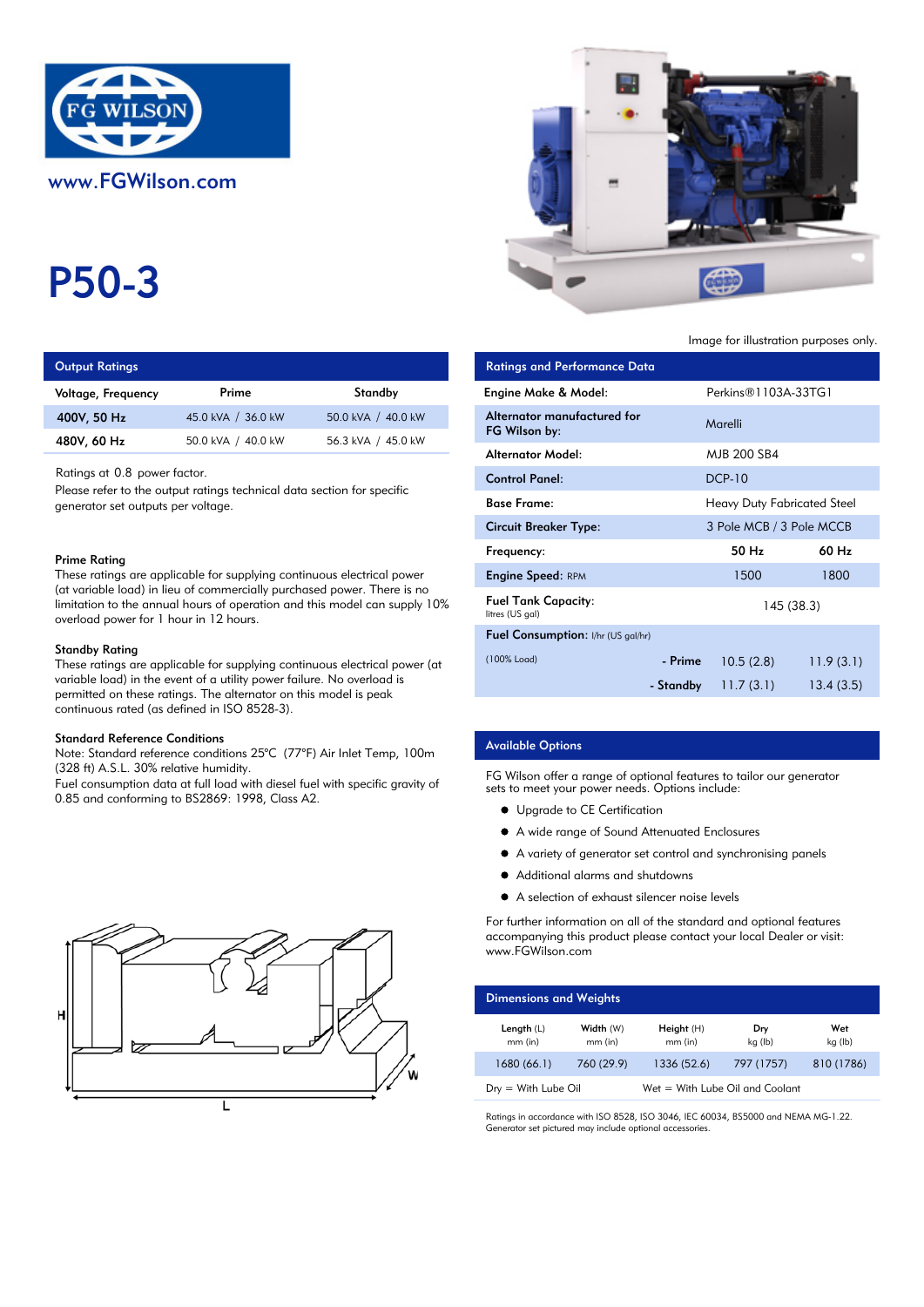| <b>Engine Technical Data</b>                                      |                        |                         | <b>Air Systems</b>               |
|-------------------------------------------------------------------|------------------------|-------------------------|----------------------------------|
| No. of Cylinders / Alignment:                                     |                        | 3 / In Line             | Air Filter Ty                    |
| Cycle:                                                            |                        | 4 Stroke                | <b>Combustion</b>                |
| Bore / Stroke: mm (in)                                            |                        | 105.0 (4.1)/127.0 (5.0) |                                  |
| Induction:                                                        |                        | Turbocharged            |                                  |
| <b>Cooling Method:</b>                                            |                        | Water                   | Max. Comb<br><b>Restriction:</b> |
| <b>Governing Type:</b>                                            |                        | Mechanical              |                                  |
| <b>Governing Class:</b>                                           |                        | ISO 8528 G2             |                                  |
| <b>Compression Ratio:</b>                                         |                        | 17.25:1                 | <b>Cooling Sys</b>               |
| Displacement: I (cu. in)                                          |                        | 3.3(201.4)              | <b>Cooling Sys</b>               |
| <b>Moment of Inertia:</b> kg m <sup>2</sup> (lb/in <sup>2</sup> ) |                        | 1.14(3896)              | Water Pum                        |
| <b>Engine Electrical System:</b>                                  |                        |                         | <b>Heat Reject</b>               |
|                                                                   | - Voltage / Ground     | 12/Negative             | kW (Btu/min)                     |
|                                                                   | - Battery Charger Amps | 65                      |                                  |
| Weight: kg (lb)                                                   | - Dry                  | 420 (926)               | <b>Heat Radia</b>                |
|                                                                   | - Wet                  | 438 (966)               | $kW$ (Btu/min)                   |

| Performance                        |           | $50$ Hz        | $60$ Hz        |
|------------------------------------|-----------|----------------|----------------|
| <b>Engine Speed:</b> rpm           |           | 1500           | 1800           |
| <b>Gross Engine Power: kW (hp)</b> |           |                |                |
|                                    | - Prime   | 42.2 (57.0)    | 50.5(68.0)     |
|                                    | - Standby | 46.5 (62.0)    | 55.6 (75.0)    |
| <b>BMEP:</b> $kPa$ (psi)           |           |                |                |
|                                    | - Prime   | 1023.0 (148.4) | 1020.0 (148.0) |
|                                    | - Standby | 1127.0 (163.5) | 1124.0 (163.0) |

|                                                 | <b>Fuel System</b> |                                           |           |          |          |
|-------------------------------------------------|--------------------|-------------------------------------------|-----------|----------|----------|
| Replaceable Element<br><b>Fuel Filter Type:</b> |                    |                                           |           |          |          |
| Recommended Fuel:<br>Class A2 Diesel or BSEN590 |                    |                                           |           |          |          |
|                                                 |                    | <b>Fuel Consumption:</b> I/hr (US gal/hr) |           |          |          |
|                                                 |                    | 110%                                      | 100%      | 75%      | 50%      |
|                                                 | Prime              | Load                                      | Load      | Load     | Load     |
|                                                 | 50 Hz              | 11.7(3.1)                                 | 10.5(2.8) | 7.8(2.1) | 5.6(1.5) |
|                                                 | 60 Hz              | 13.4(3.5)                                 | 11.9(3.1) | 9.1(2.4) | 6.7(1.8) |

F

|                | 100%      | 75%       | 50%      |
|----------------|-----------|-----------|----------|
| <b>Standby</b> | Load      | Load      | Load     |
| 50 Hz          | 11.7(3.1) | 8.7(2.3)  | 6.0(1.6) |
| $60$ Hz        | 13.4(3.5) | 10.1(2.7) | 7.2(1.9) |

(Based on diesel fuel with a specific gravity of 0.85 and conforming to BS2869, Class A2)

| <b>Air Systems</b>                                                 | 50 Hz     | $60$ Hz             |  |  |
|--------------------------------------------------------------------|-----------|---------------------|--|--|
| Air Filter Type:                                                   |           | Replaceable Element |  |  |
| <b>Combustion Air Flow:</b> m <sup>3</sup> /min (cfm)              |           |                     |  |  |
| - Prime                                                            | 2.9(102)  | 3.7(131)            |  |  |
| - Standby                                                          | 3.1(109)  | 3.9(138)            |  |  |
| Max. Combustion Air Intake<br><b>Restriction:</b> kPa (in $H_2O$ ) | 8.0(32.1) | 8.0(32.1)           |  |  |

| 17.25:1        | <b>Cooling System</b>                                                     | 50 Hz                                                            | 60 Hz        |  |  |  |
|----------------|---------------------------------------------------------------------------|------------------------------------------------------------------|--------------|--|--|--|
| 3.3(201.4)     | Cooling System Capacity: I (US gal)                                       | 10.2(2.7)                                                        | 10.2(2.7)    |  |  |  |
| 1.14(3896)     | <b>Water Pump Type:</b>                                                   |                                                                  | Centrifugal  |  |  |  |
|                | Heat Rejected to Water & Lube Oil:                                        |                                                                  |              |  |  |  |
| 12/Negative    | kW (Btu/min)<br>- Prime                                                   | 26.1 (1484)                                                      | 31.0 (1763)  |  |  |  |
| 65             | - Standby                                                                 | 30.0 (1706)                                                      | 34.0 (1934)  |  |  |  |
| 420 (926)      |                                                                           | Heat Radiation to Room: Heat radiated from engine and alternator |              |  |  |  |
| 438 (966)      | kW (Btu/min)<br>- Prime                                                   | 11.5(654)                                                        | 13.4 (762)   |  |  |  |
|                | - Standby                                                                 | 13.4 (762)                                                       | 15.3 (870)   |  |  |  |
|                | Radiator Fan Load: kW (hp)                                                | 0.5(0.7)                                                         | 0.9(1.2)     |  |  |  |
| 50 Hz<br>60 Hz | Radiator Cooling Airflow: m <sup>3</sup> /min (cfm)                       | 86.4 (3051)                                                      | 105.6 (3729) |  |  |  |
| 1500<br>1800   | <b>External Restriction to</b><br><b>Cooling Airflow:</b> Pa (in $H_2O$ ) | 120(0.5)                                                         | 120 (0.5)    |  |  |  |

Designed to operate in ambient conditions up to 50°C (122°F).

Contact your local FG Wilson Dealer for power ratings at specific site conditions.

| <b>Lubrication System</b>      |                      |
|--------------------------------|----------------------|
| Oil Filter Type:               | Spin-On, Full Flow   |
| Total Oil Capacity: I (US gal) | 8.3(2.2)             |
| Oil Pan: $(US gal)$            | 7.8(2.1)             |
| Oil Type:                      | API CG4 / CH4 15W-40 |
| Oil Cooling Method:            | Water                |

| <b>Exhaust System</b>                           | 50 Hz     | $60$ Hz    |
|-------------------------------------------------|-----------|------------|
| Maximum Allowable Back Pressure:<br>kPa (in Hg) | 10.0(3.0) | 15.0(4.4)  |
| <b>Exhaust Gas Flow:</b> $m^3/m$ in (cfm)       |           |            |
| - Prime                                         | 7.0(247)  | 8.8(311)   |
| - Standby                                       | 7.7(272)  | 9.5(335)   |
| Exhaust Gas Temperature: °C (°F)                |           |            |
| - Prime                                         | 492 (918) | 510 (950)  |
| - Standby                                       | 537 (999) | 551 (1024) |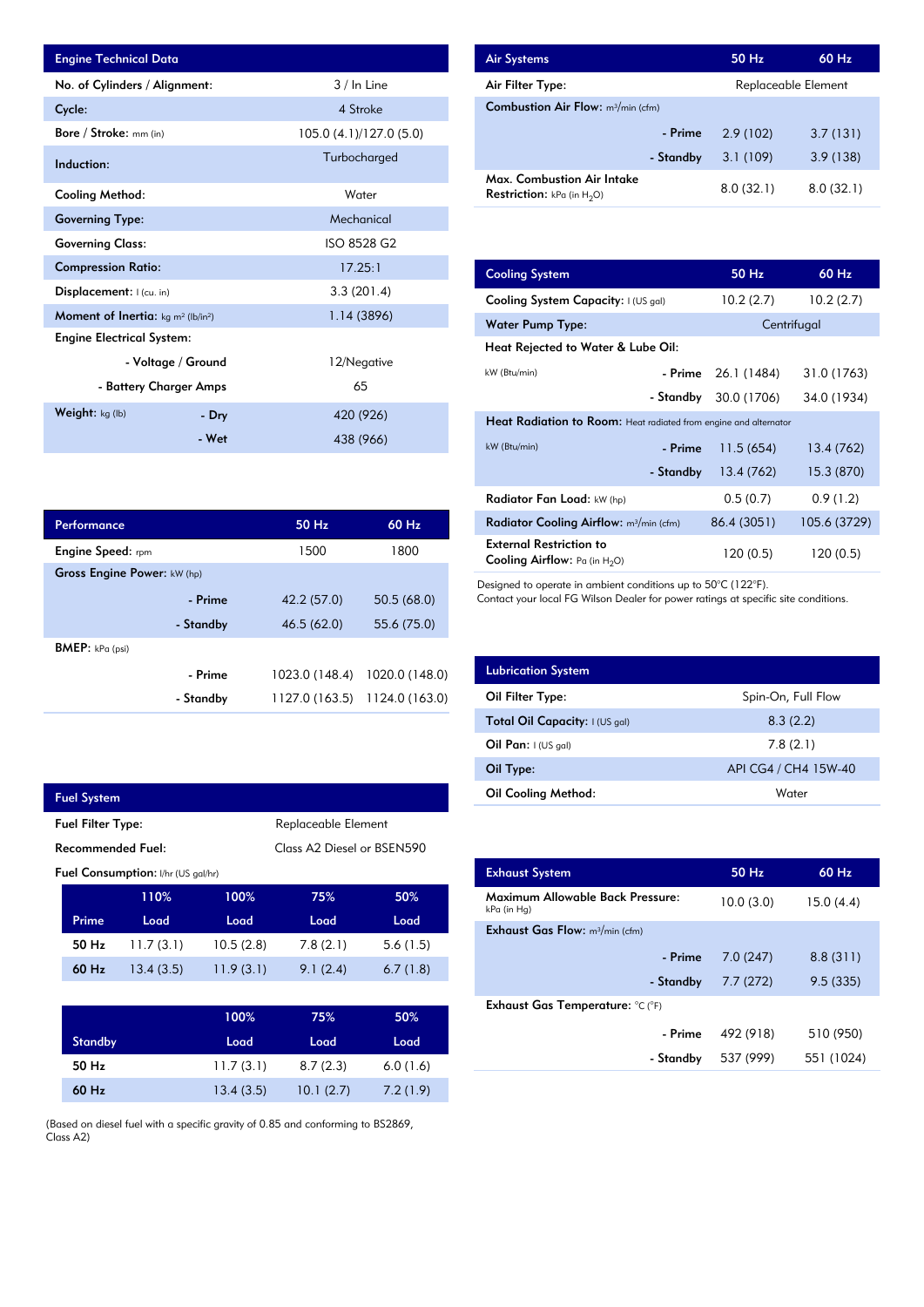| <b>Alternator Physical Data</b>   |                    |
|-----------------------------------|--------------------|
| Manufactured for FG Wilson by:    | Marelli            |
| Model:                            | <b>MJB 200 SB4</b> |
| No. of Bearings:                  |                    |
| <b>Insulation Class:</b>          | н                  |
| <b>Winding Pitch Code:</b>        | $2/3 - M0$         |
| Wires:                            | 12                 |
| <b>Ingress Protection Rating:</b> | IP <sub>23</sub>   |
| <b>Excitation System:</b>         | <b>SHUNT</b>       |
| <b>AVR Model:</b>                 | Mark V             |

| <b>Alternator Operating Data</b>          |                                                          |
|-------------------------------------------|----------------------------------------------------------|
| Overspeed: rpm                            | 2250                                                     |
| <b>Voltage Regulation:</b> (Steady state) | $+/- 1.0%$                                               |
| Wave Form NEMA $=$ TIF:                   | 50                                                       |
| Wave Form IEC $=$ THF:                    | 2.0%                                                     |
| <b>Total Harmonic content LL/LN:</b>      | 2.0%                                                     |
| Radio Interference:                       | Suppression is in line with European<br>Standard EN55011 |
| <b>Radiant Heat:</b> kW (Btu/min)         |                                                          |
| - 50 Hz                                   | 5.4(307)                                                 |
| - 60 Hz                                   | 6.3(358)                                                 |

| <b>Alternator</b><br><b>Performance Data:</b> |          |                                  | 50 Hz                    |                          |                      |                          | 60 Hz                    |                      |
|-----------------------------------------------|----------|----------------------------------|--------------------------|--------------------------|----------------------|--------------------------|--------------------------|----------------------|
| Data Item                                     | 415/240V | 400/230V<br>230/115V<br>200/115V | 380/220V<br>220/110V     | 220/127V                 | 480/277V<br>240/139V | 380/220V<br>220/110V     | 240/120V<br>208/120V     | 440/254V<br>220/127V |
| <b>Motor Starting</b><br>Capability* kVA      | 50       | 50                               | 50                       | 60                       | 50                   | 40                       | 40                       | 40                   |
| <b>Short Circuit</b><br><b>Capacity</b> %     |          | $\overline{\phantom{a}}$         | $\overline{\phantom{0}}$ | $\overline{\phantom{a}}$ | -                    | $\overline{\phantom{a}}$ | $\overline{\phantom{0}}$ |                      |
| <b>Reactances: Per Unit</b>                   |          |                                  |                          |                          |                      |                          |                          |                      |
| Xd                                            | 3.170    | 3.410                            | 3.780                    | 2.820                    | 3.160                | 3.790                    | 4.200                    | 3.750                |
| X'd                                           | 0.290    | 0.310                            | 0.340                    | 0.250                    | 0.290                | 0.430                    | 0.380                    | 0.340                |
| $X^{\mathrm{H}}$ d                            | 0.122    | 0.131                            | 0.145                    | 0.108                    | 0.121                | 0.183                    | 0.161                    | 0.144                |

Reactances shown are applicable to prime ratings.

\*Based on 30% voltage dip at 0 power factor.

|          | Output Ratings Technical Data 50 Hz | Output Ratings Technical Data 60 Hz |            |      |          |            |        |
|----------|-------------------------------------|-------------------------------------|------------|------|----------|------------|--------|
| Voltage  | Prime:                              |                                     | Standby:   |      | Voltage  |            | Prime: |
|          | <b>kVA</b>                          | kW                                  | <b>kVA</b> | kW   |          | <b>kVA</b> | kW     |
| 415/240V | 45.0                                | 36.0                                | 50.0       | 40.0 | 480/277V | 50.0       | 40.0   |
| 400/230V | 45.0                                | 36.0                                | 50.0       | 40.0 | 220/127V | 50.0       | 40.0   |
| 380/220V | 45.0                                | 36.0                                | 50.0       | 40.0 | 380/220V | 47.5       | 38.0   |
| 230/115V | 45.0                                | 36.0                                | 50.0       | 40.0 | 240/120V | 50.0       | 40.0   |
| 220/127V | 45.0                                | 36.0                                | 50.0       | 40.0 |          |            |        |
| 220/110V | 45.0                                | 36.0                                | 50.0       | 40.0 | 440/254V | 50.0       | 40.0   |
| 200/115V | 45.0                                | 36.0                                | 50.0       | 40.0 | 220/110V | 47.5       | 38.0   |
|          |                                     |                                     |            |      | 208/120V | 50.0       | 40.0   |
|          |                                     |                                     |            |      | 240/139V | 50.0       | 40.0   |
|          |                                     |                                     |            |      |          |            |        |
|          |                                     |                                     |            |      |          |            |        |
|          |                                     |                                     |            |      |          |            |        |